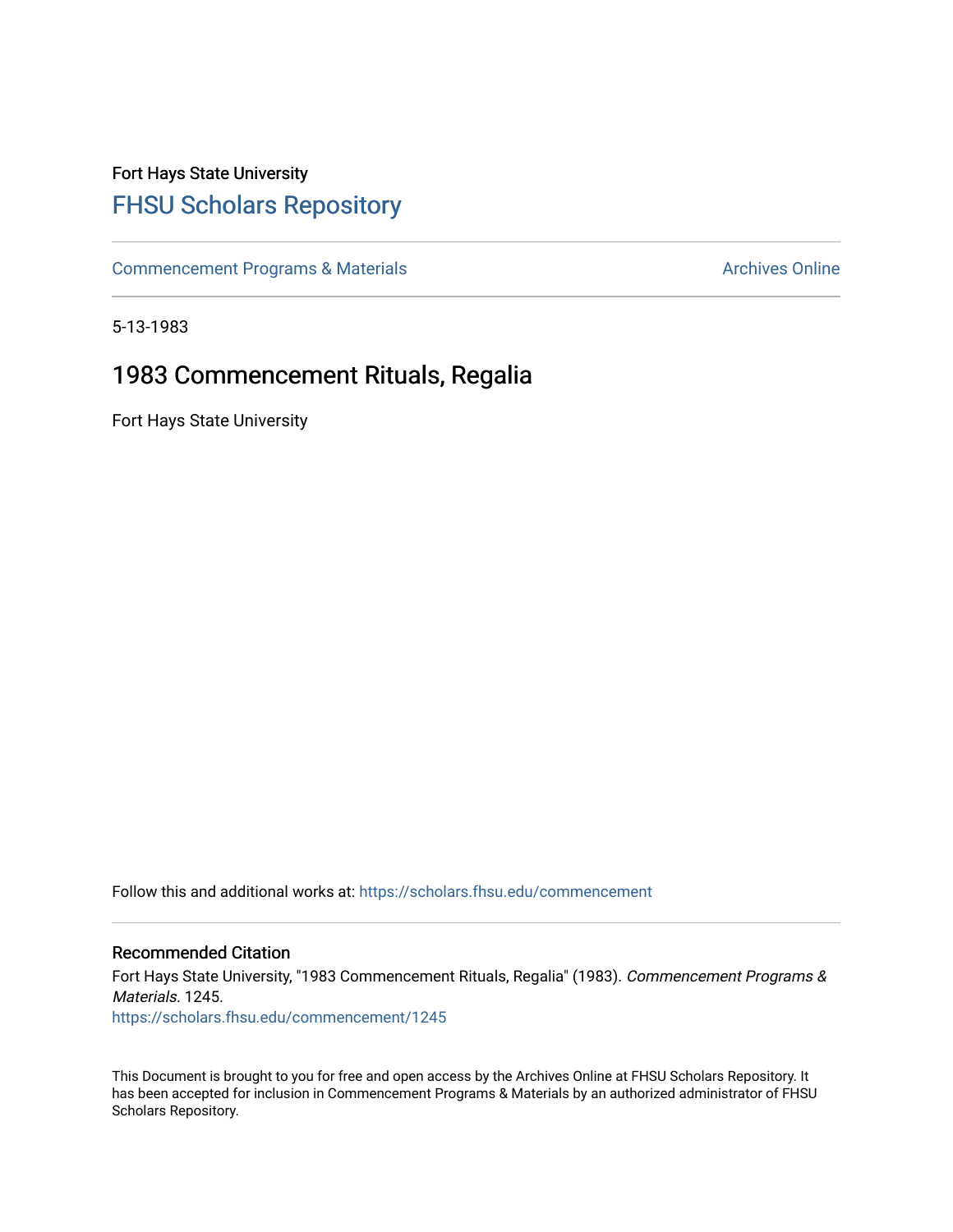Commence ment -

April 15, 1983

To: Mr. Walt Manteuffel

From: W.R. Thompson Associate to the Vice President for Academic Affairs

Some of the people who will be members of the Platform Party at Commencement will need to wear FHSU regalia:

- 1. Governor Carlin: height  $5'9''$ , hat size  $7 \frac{3}{8}$
- 2. Rev. Tom Hilger: height 5'5", hat size 7 1/4
- J. Max Brandeberry: height 5'11", hat size 7 1/4
- 4. Richard Diamond: height 6', hat size 7 1/4
- 5, Mike Eck: height  $5'$  10  $1/2$ ", hat size (He doesn't know.

How about a size soft hat with a soft crown? We m have to effect a quick change afte he gets here.)

fhis regalia should be from the stock we use for masters candidates, Will you have this garb labeled by person and in the Tiger Room of Gross Coliseum by 7:00 p.m., Friday, May 13?

It is possible that we may need regalia for one other person. If so, we shall let you know.

Will you also have Dr. Morland's doctoral robe and hood labeled for Dr. Robert Camp and in the Tiger Room along with the regalia listed above?

Thanks, Walt.

WRT/ld

CC: Mr. Kellerman